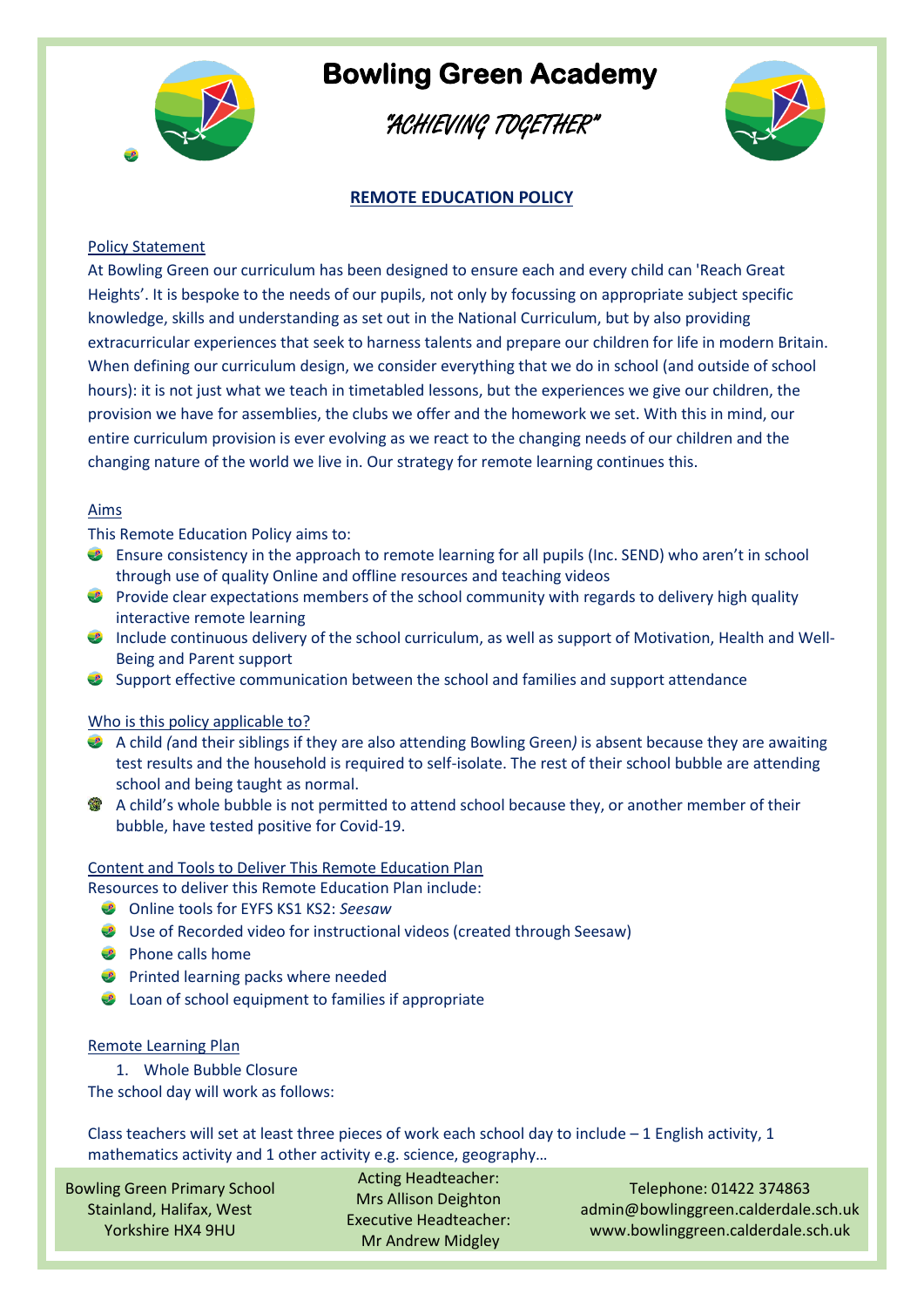

### "ACHIEVING TOGETHER"



Teachers and teaching assistants will look at individual responses and give feedback through the comment feature between 9:00 – 15:30 each school day.

#### 2. Individual children isolating at home

Children at home will access English and Maths work set by teachers daily on Seesaw or via workbooks. The activities will be in line with the work taught in class and will continue until the child returns to school. Feedback will be provided by the teachers.

#### Home and School Partnership

Bowling Green is committed to working in close partnership with families and recognises each family is unique and because of this remote learning will look different for different families in order to suit their individual needs.

Pupils will need to use their individual code to sign into Seesaw; this is different from the 'Families' QR code and will be accessed using the CLASS Seesaw app. Copies of this code have been sent home. Teachers should ensure each child has home access to Seesaw.

Where possible, it is beneficial for young people to maintain a regular and familiar routine. Bowling Green School would recommend that each 'school day' maintains structure. There will be at least three 'lessons' a day if children are expected to remain at home. The school day will mirror the timings of a usual school day to support children with a sense of routine**.**

We would encourage parents to support their children's work, including finding an appropriate place to work and, to the best of their ability, support pupils with work encouraging them to work with good levels of concentration.

Every effort will be made by staff to ensure that work is set promptly. Should accessing work be an issue, parents should contact school promptly and alternative solutions may be available. These will be discussed on case-to-case basis.

All children are regularly reminded of e-safety rules and this applies when children are working on computers at home.

#### **Roles and responsibilities**

#### **Teachers**

*To note: the suggested responsibilities below relate to where a whole class/bubble is isolating and would be reduced when it is fewer children isolating and the majority of the class are in school.* When providing remote learning, teachers must be available between 9:00 – 15:30. If they are unable to work for any reason during this time, for example due to sickness or caring for a dependent, they should report this using the normal absence procedure. When providing remote learning, teachers are responsible for:

- > Setting work:
	- o Teachers will set work for the pupils in their classes through Seesaw.
	- o The work set should follow the planned timetable

Bowling Green Primary School Stainland, Halifax, West Yorkshire HX4 9HU

Acting Headteacher: Mrs Allison Deighton Executive Headteacher: Mr Andrew Midgley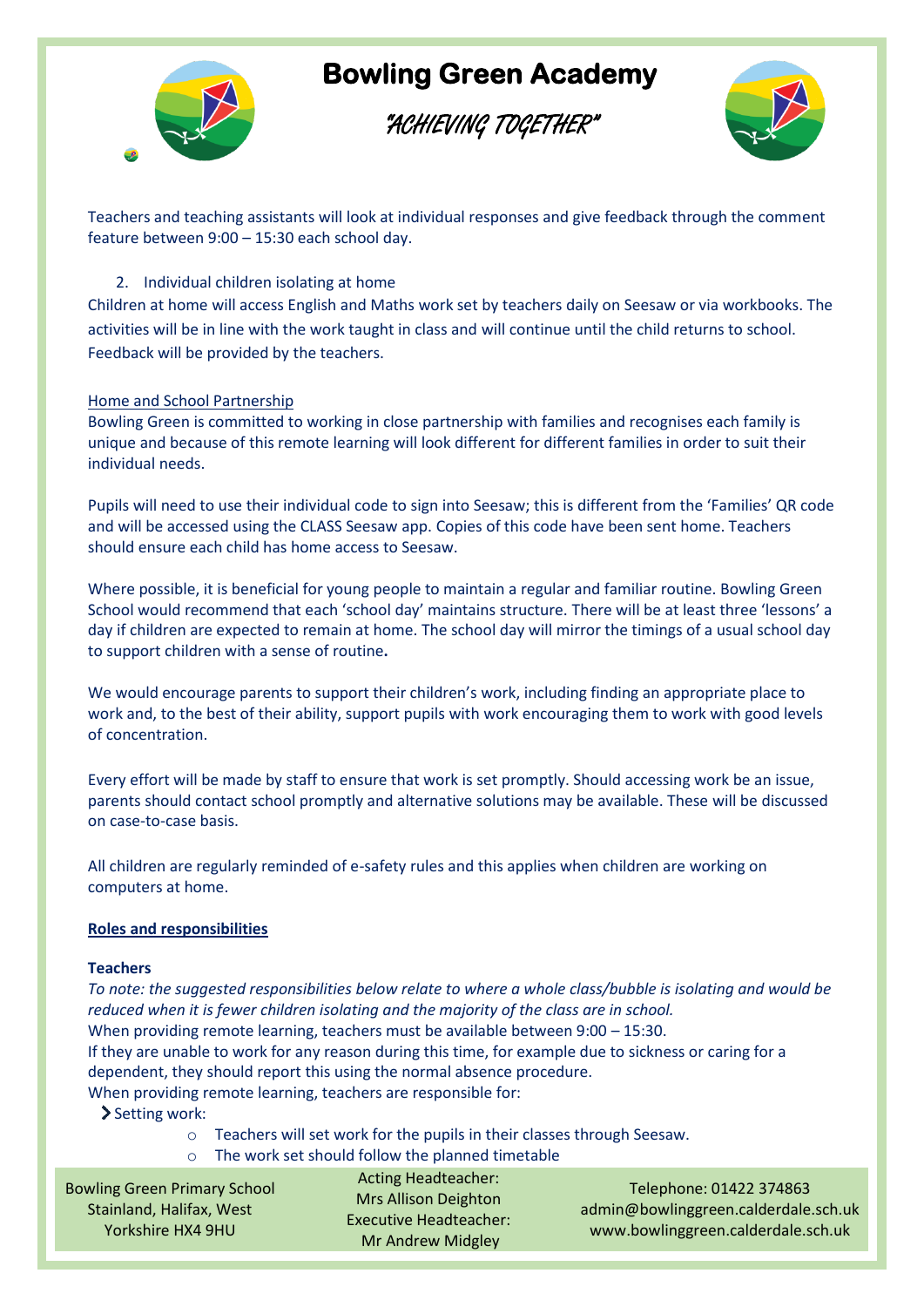

### "ACHIEVING TOGETHER"



### Providing feedback on work:

- $\circ$  English, Maths and foundation subject work submitted will be given feedback in a timely manner.
- $\blacktriangleright$  Keeping in touch with pupils who aren't in school and their parents:
	- o If there is a concern around the level of engagement of a pupil/s parents should be contacted via phone to access whether school intervention can assist engagement.
	- o All parent/carer emails should come through the school admin account (admin@bowlinggreenacademy.org.uk)
	- o Any complaints or concerns shared by parents or pupils should be reported to a member of SLT– for any safeguarding concerns, refer immediately to the DSL

#### **Teaching Assistants and SEN Support Staff**

Teaching assistants must be available between their usual working hours.

If they are unable to work for any reason during this time, for example due to sickness or caring for a dependent, they should report this using the normal absence procedure.

During the school day, teaching assistants and SEN support staff must complete tasks as directed by a member of the SLT and their class teacher. This will include supporting the teacher to monitor Seesaw and making phone class home. For SEN support staff they may also contribute remotely to the delivery of their child's IEP.

#### **Senior Leaders**

Alongside any teaching responsibilities, senior leaders are responsible for:

- Co-ordinating the remote learning approach across the school inc daily monitoing of engagement.
- Monitoring the effectiveness of remote learning explain how they'll do this, such as through regular meetings with teachers and subject leaders, reviewing work set or reaching out for feedback from pupils and parents
- Monitoring the security of remote learning systems, including data protection and safeguarding considerations
- Support with home learning if a teacher is unable to do so due to illness

#### **Designated safeguarding lead**

The DSL is responsible for managing and dealing with all safeguarding concerns. For further information, please see the Safeguarding and Child Protection Policy.

#### **IT Lead and Seesaw Ambassador**

IT technicians are responsible for:

- Fixing issues with systems used to set and collect work
- Helping staff with any technical issues they're experiencing
- Reviewing the security of remote learning systems and flagging any data protection breaches to the data protection officer
- Assisting pupils and parents with accessing the internet or devices
- Ensuring value for money when arranging the procurement of equipment or technology.
- Ensuring that the school has adequate insurance to cover all remote working arrangements.
- Where appropriate, support families with the loan of equipment if they do not have the resources at home.

Bowling Green Primary School Stainland, Halifax, West Yorkshire HX4 9HU

Acting Headteacher: Mrs Allison Deighton Executive Headteacher: Mr Andrew Midgley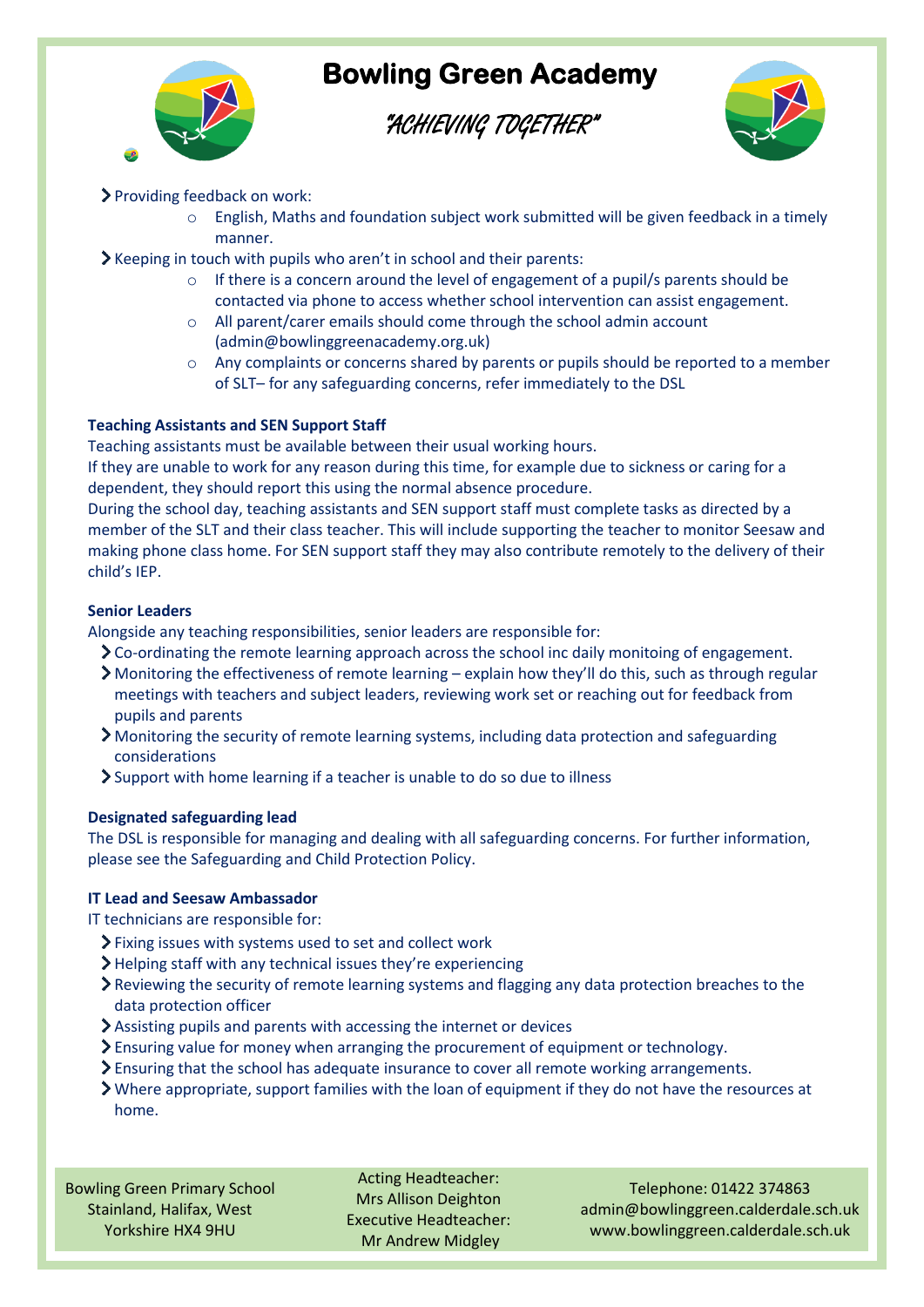

"ACHIEVING TOGETHER"



#### **The SENCO**

Liaising with the ICT Lead to ensure that the technology used for remote learning is accessible to all pupils and that reasonable adjustments are made where required.

- Ensuring that pupils with EHC plans continue to have their needs met while learning remotely, and liaising with the headteacher and other organisations to make any alternate arrangements for pupils with EHC plans and IHPs
- Identifying the level of additional support that may be needed for the children on the SEN register whilst they are at home and support teachers to provide this
- Support SEN support staff to provide IEP interventions remotely where possible

#### **Pupils and parents**

Staff can expect pupils learning remotely to:

- Complete work to the deadline set by teachers
- Seek help if they need it, from teachers
- Alert teachers if they're not able to complete work

Staff can expect parents with children learning remotely to:

- Make the school aware if their child is sick or otherwise can't complete work
- Seek help from the school if they need it
- $\sum$  Be respectful when making any complaints or concerns known to staff

#### **LGB**

The LGB is responsible for:

- Monitoring the school's approach to providing remote learning to ensure education remains as high quality as possible
- Ensuring that staff are certain that remote learning systems are appropriately secure, for both data protection and safeguarding reasons

#### **7. Links with other policies**

This policy is linked to our:

- $\sum$  Safeguarding
- > Behaviour policy
- > Child protection policy
- Data protection policy and privacy notices
- > Online safety
- > Staff Code of Conduct

#### **Appendices**

The following resources are to be shared with parents if there is a school closure.

#### Appendix 1

7 Top Tips to Support Reading at Home

[https://educationendowmentfoundation.org.uk/public/files/Publications/Covid-](https://educationendowmentfoundation.org.uk/public/files/Publications/Covid-19_Resources/Resources_for_schools/7_Top_Tips_to_Support_Reading_at_Home.pdf)19 Resources/Resources for schools/7 Top Tips to Support Reading at Home.pdf

#### Appendix 2

7 Top Tips to Support Reading at Home (Key Stage 2)

Bowling Green Primary School Stainland, Halifax, West Yorkshire HX4 9HU

Acting Headteacher: Mrs Allison Deighton Executive Headteacher: Mr Andrew Midgley